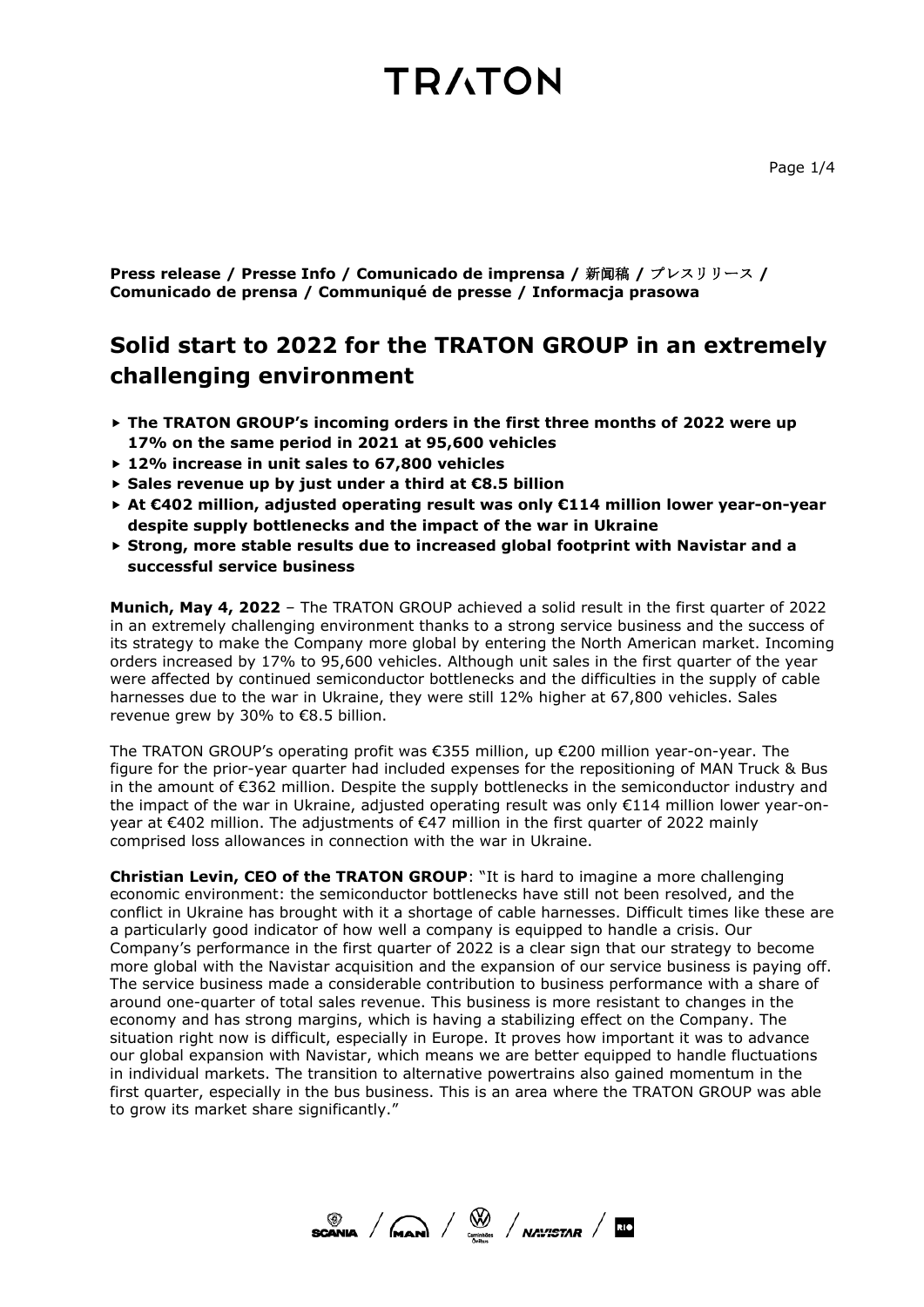**Annette Danielski, CFO of the TRATON GROUP:** "Despite the economic headwind, we are committed to pursuing our plans for the future. This also applies to the repositioning of MAN Truck & Bus. Thanks to strict cost management and with the help of short-time work, MAN has managed to cushion the blow of the production stop resulting from the war in Ukraine. Now, it is gradually restarting production again, albeit in a significantly reduced scope. The war is having a strong impact on the TRATON GROUP, which is why we have made our forecast for fiscal year 2022 more specific."

The TRATON GROUP now expects that sales volumes will rise sharply for all vehicles (including MAN TGE vans) in fiscal year 2022. Sales revenue is expected to increase very sharply. Adjusted operating return on sales is forecast at between 5.0 and 6.0%. This forecast includes earnings effects from the Navistar purchase price allocation. However, it remains impossible to predict the effects of the further course of the war in Ukraine with sufficient certainty. Therefore, the risk remains that as this conflict unfolds, it may have a negative impact on the TRATON GROUP's business activities. This may also result in further supply chain bottlenecks.

| <b>Units</b>                                      | 3M 2022 | 3M 2021 | <b>Change</b> |
|---------------------------------------------------|---------|---------|---------------|
| <b>TRATON GROUP</b>                               |         |         |               |
| Incoming orders                                   | 95,594  | 81,742  | 17%           |
| of which trucks                                   | 79,529  | 70,262  | 13%           |
| of which buses                                    | 8,474   | 2,993   | 183%          |
| of which MAN TGE vans                             | 7,591   | 8,487   | $-11%$        |
| Unit sales                                        | 67,767  | 60,315  | 12%           |
| of which trucks                                   | 57,575  | 51,318  | 12%           |
| of which buses                                    | 5,929   | 3,093   | 92%           |
| of which MAN TGE vans                             | 4,263   | 5,904   | $-28%$        |
| <b>TRATON GROUP</b>                               |         |         |               |
| Sales revenue (€ million)                         | 8,525   | 6,544   | 30%           |
| Operating result ( $\epsilon$ million)            | 355     | 155     | 200           |
| Operating result (adjusted) ( $\epsilon$ million) | 402     | 516     | $-114$        |
| Operating return on sales (in %)                  | 4.2     | 2.4     | $1.8$ pp      |
| Operating return on sales (adjusted) (in %)       | 4.7     | 7.9     | $-3.2$ pp     |

#### **The TRATON GROUP's key financial performance indicators:**

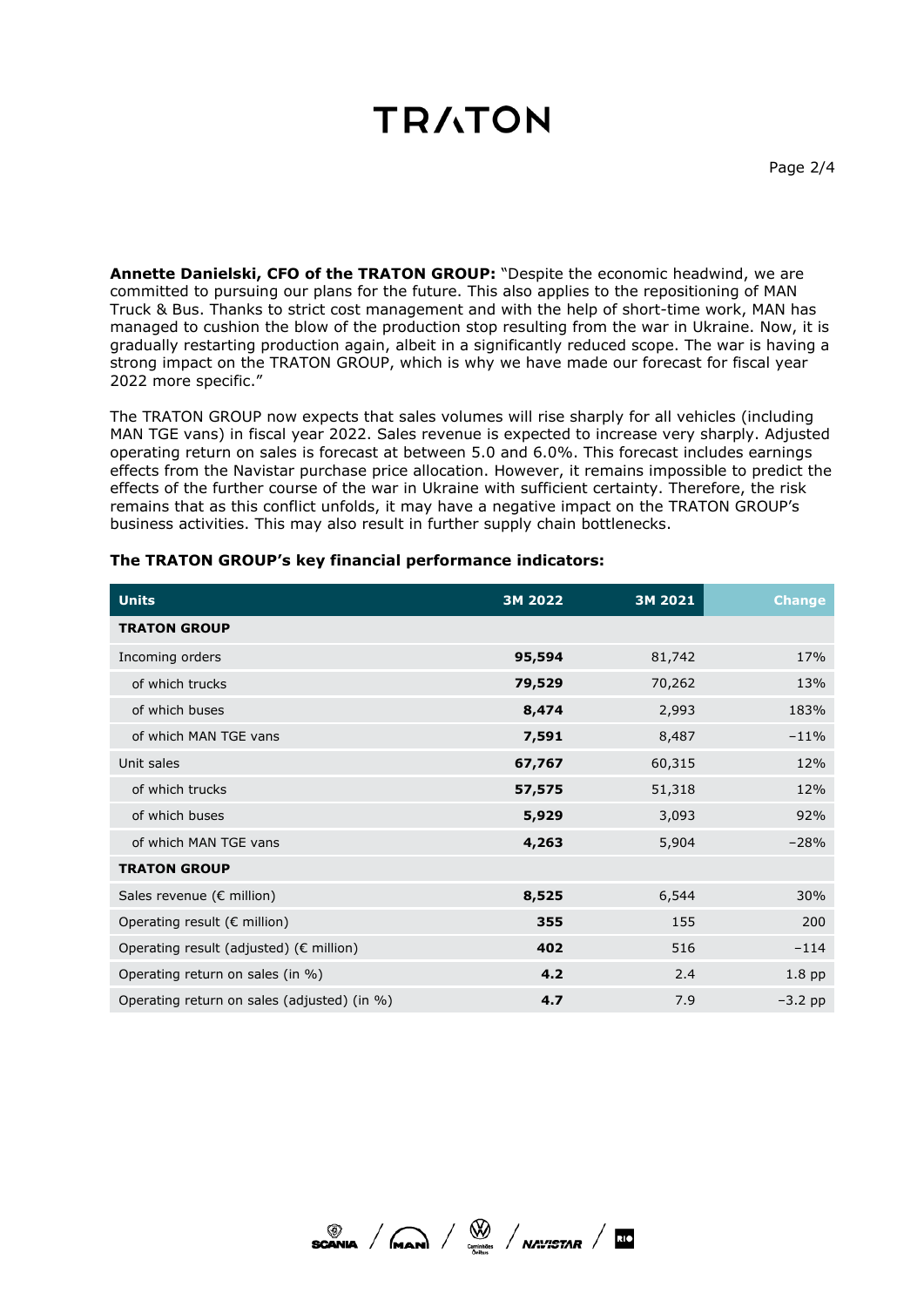| <b>TRATON Operations</b>                          |       |       |            |
|---------------------------------------------------|-------|-------|------------|
| Sales revenue ( $\epsilon$ million)               | 8,363 | 6,437 | 30%        |
| Operating result ( $\epsilon$ million)            | 424   | 151   | 273        |
| Operating result (adjusted) ( $\epsilon$ million) | 441   | 512   | $-71$      |
| Operating return on sales (in %)                  | 5.1   | 2.3   | $2.7$ pp   |
| Operating return on sales (adjusted) (in %)       | 5.3   | 8.0   | $-2.7$ pp  |
| Net cash flow ( $\epsilon$ million)               | 139   | 753   | $-613$     |
| <b>TRATON Financial Services</b>                  |       |       |            |
| Sales revenue ( $\epsilon$ million)               | 297   | 205   | 45%        |
| Operating result ( $\epsilon$ million)            | 41    | 51    | -9         |
| Return on equity (in %)                           | 9.3   | 20.6  | $-11.2$ pp |

#### **Press call**

A press call to discuss the TRATON GROUP's results for the first three months of fiscal year 2022 will take place **from 2 p.m. until 3 p.m. on May 4** with the TRATON GROUP's CEO Christian Levin and its CFO Annette Danielski. The call will be in English.

#### To **dial in**:

**DE:** +4969201744220 **UK:** +442030092470 **USA:** +18774230830

#### **Participant PIN:** 56622175#

#### **Contact**

**Pietro Zollino** Head of Group Communications, Governmental Relations & Sustainability T +49 172 8371431 pietro.zollino@traton.com

**Matthias Karpstein**  Business Media Relations T +49 172 3603071

matthias.karpstein@traton.com

**TRATON SE**  Dachauer Str. 641 / 80995 Munich / Germany www.traton.com